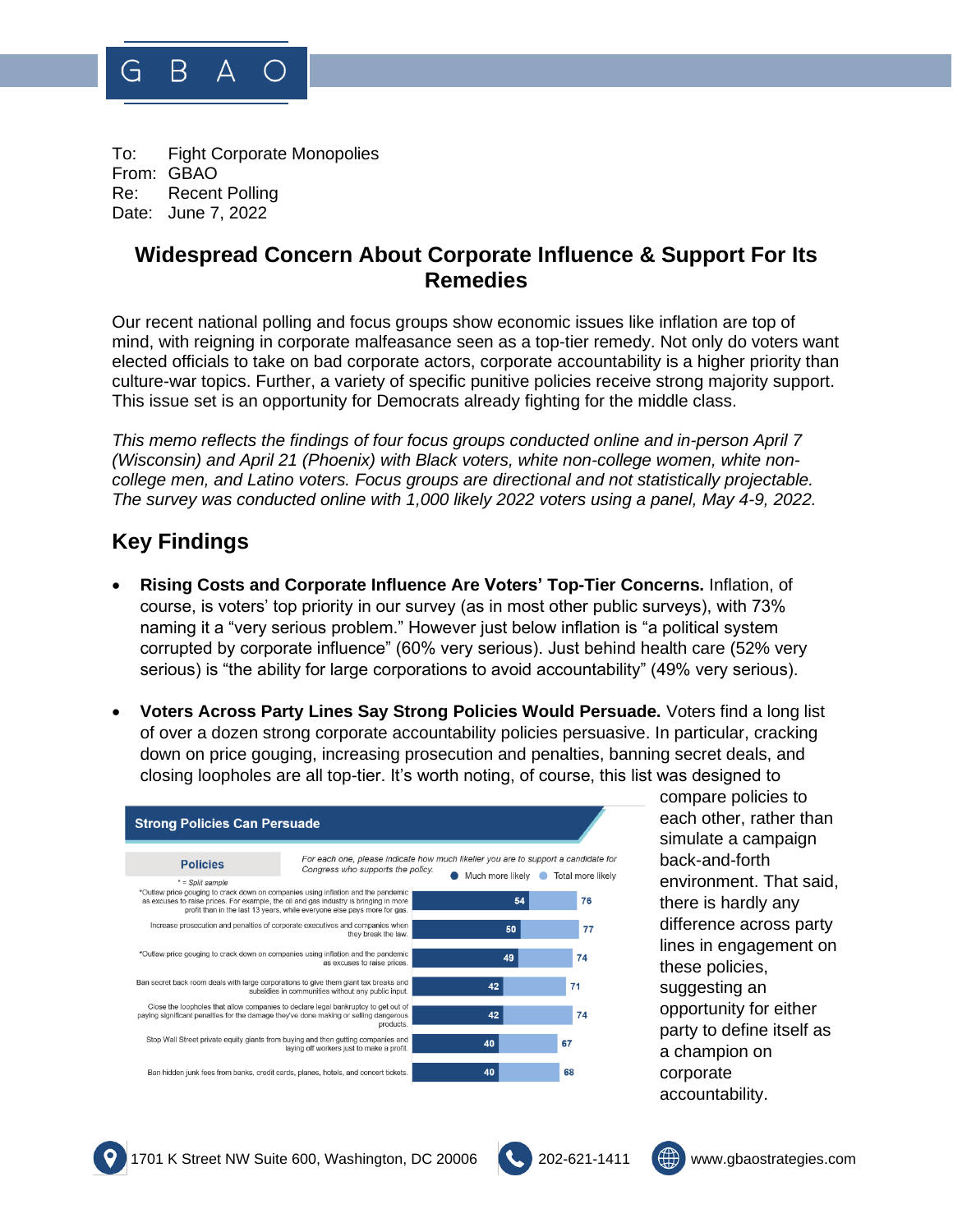• **Broad Spectrum of Public Wants Politicians to Better Regulate Large Corporations**. Not only is concern about corporate accountability top-tier, voters across key demographic groups support stronger regulations on large corporations. Nearly all (83%) say corporations have too much influence over our government, with only modest differences in intensity between Democrats and Republicans (53% Democrats and 41% Republicans say "way too much" influence). And half—including a plurality of Republicans—think corporations need more regulation.



• **Inflation Is A Top Frame For Discussing Corporate Greed**. Given the salience of inflation, it's no surprise it is a top way to discuss corporate greed and accountability. In a MaxDiff exercise—a series of forced-choice questions yielding a clear ranking—a message centered on inflation ("Large corporations are raising prices and making record profits while many Americans struggle to afford bills and daily costs.") is the most compelling. Similarly, from our list of policies, cracking down on price gouging is the most popular, particularly when it includes an example of oil and gas company profits.

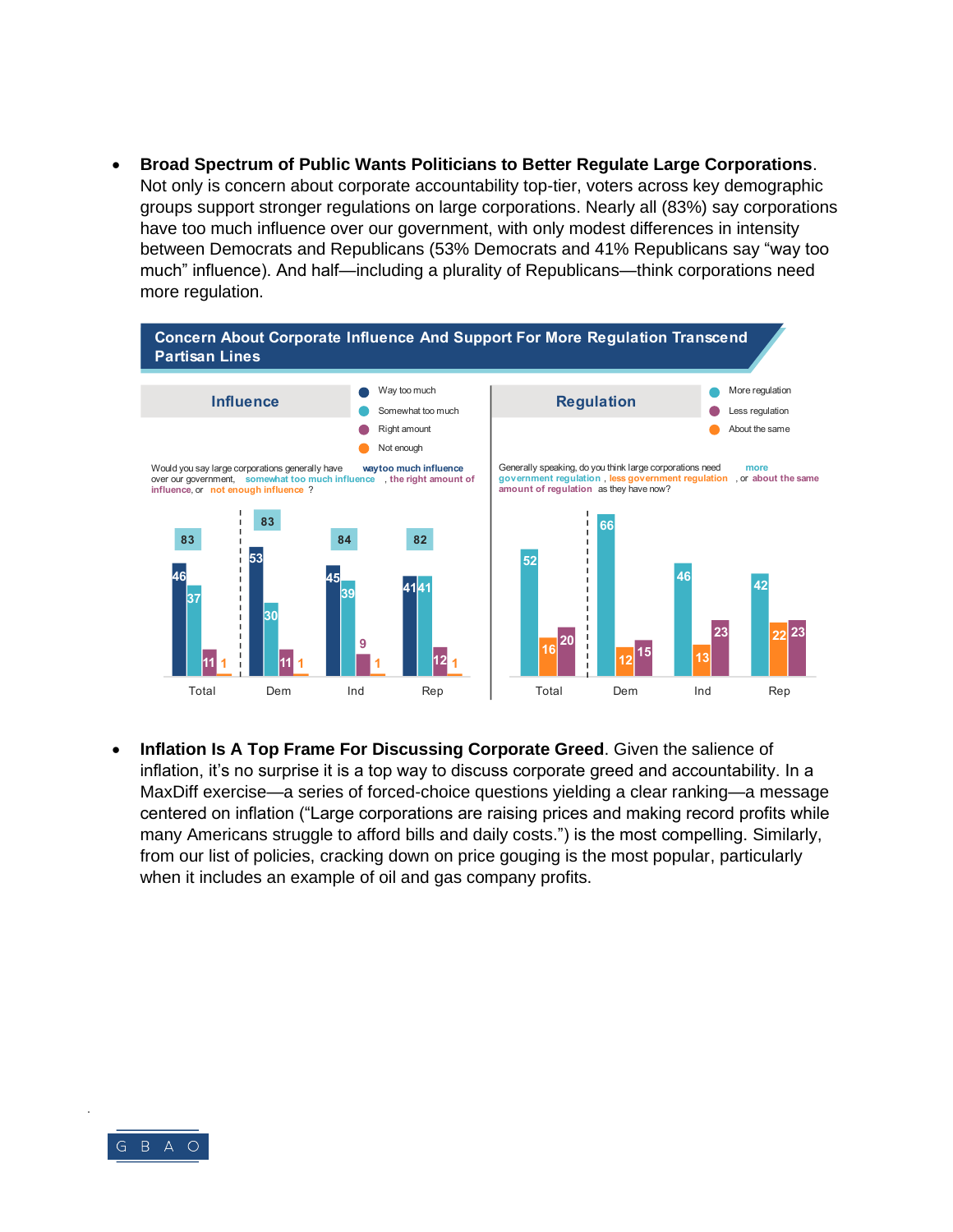

Focus groups participants further explain how they connect corporations to increased prices, using the words "greed" and not "paying their fair share."

Voters Rate Several Frames on Corporate Accountability Highly. Inflation is not the only way voters connect to the issue of corporate accountability. As noted above, many worry about the influence corporations have in politics today. Our MaxDiff exercise shows this message ("Large corporations are influencing our government by paying for lobbyists and electing candidates who will protect their own corporate profits.") to resonate as strongly as inflation. Other strong messages focus on fairness for the middle class—jobs being shipped overseas, and CEOs making billions while others "struggle to afford the basics."

than average, below 100 are less than average.

## Most Effective Messages Focus on Corporate Greed and Influence



Mean Score = Average MaxDiff score indexed to 100. Scores above 100 perform better

Average message performance



**MaxDiff Statements**